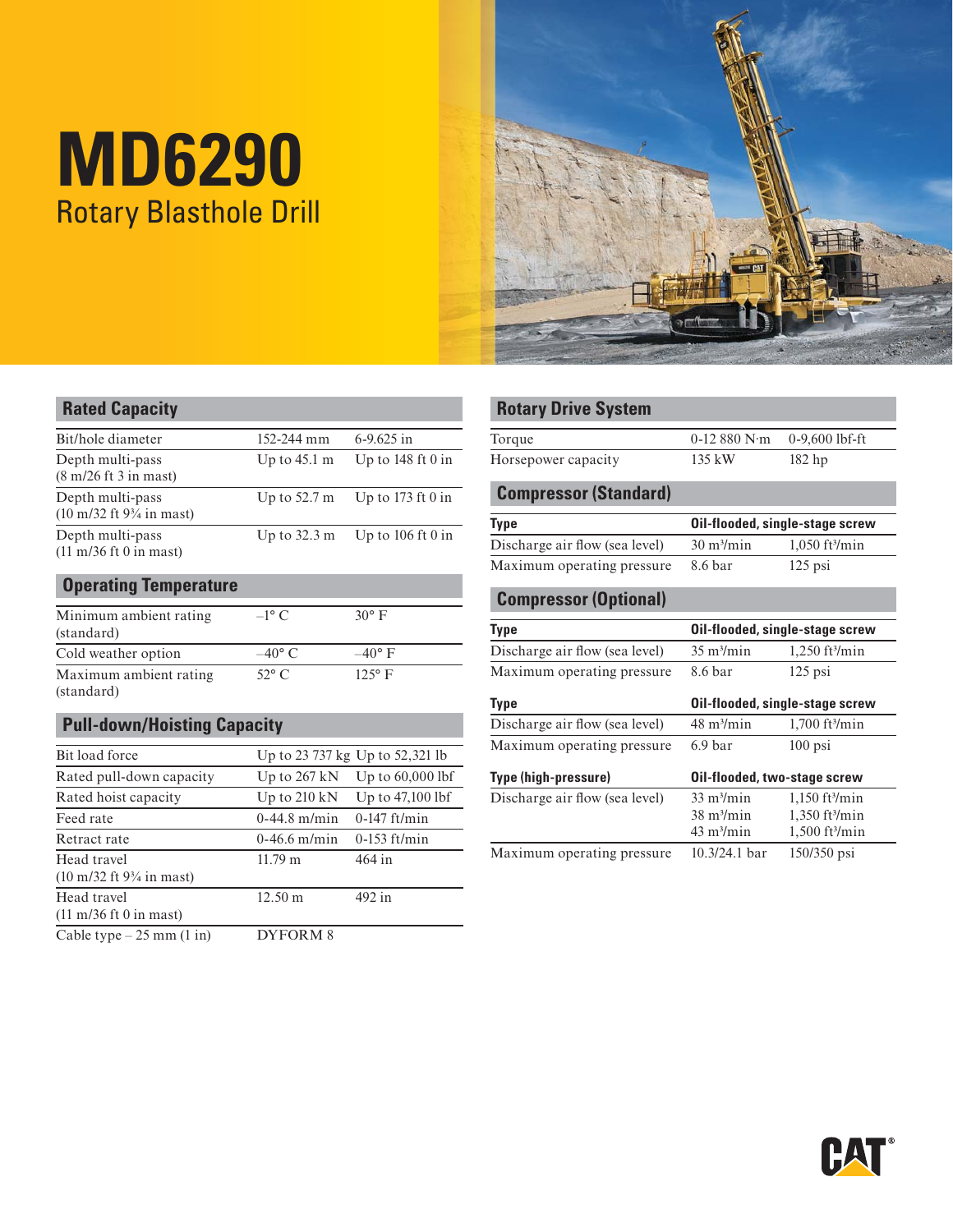### **MD6290 Rotary Blasthole Drill Specifications**

| $C15$ (Tier 3)<br>Number<br>4<br>403 kW<br>Lift capacity (each)<br>290 kN<br>66,500 lbf<br>Rated horsepower<br>540 hp<br>Pad diameter<br>Fuel tank<br>1382 L<br>365 gal<br>610 mm<br>$24$ in<br>1071 L<br>283 gal<br><b>Drill Table and Work Deck</b><br><b>Engine (Optional) - C27</b><br>52 in<br>Table height off ground<br>1321 mm<br>Model<br>Drill deck area<br>$6.86 \; \mathrm{m}^2$<br>73.8 ft <sup>2</sup><br>$C27$ (Tier 2)<br>597 kW<br>800 hp<br>Rated horsepower<br><b>Accessories, Tools and Handling Equipment</b><br>Fuel tank<br>1382 L<br>365 gal<br>Optional fuel tank<br>1071 L<br>283 gal<br><b>Note:</b> 4-pod carousel for 8 m (26 ft 3 in) and 10 m (32 ft $9\frac{3}{4}$ in)<br>mast, 2-pod carousel for 11 m (36 ft 0 in) mast<br><b>Engine (Optional) - C27</b><br><b>Drill Pipe (optional)</b><br>$4.5$ in-<br>$114$ mm-<br>Diameter<br>$C27$ (Tier 2)<br>(customer specification)<br>178 mm<br>$7.0$ in<br>Rated horsepower<br>652 kW<br>875 hp<br>Wall thickness<br>$0.75$ in<br>19 mm<br>1382 L<br>365 gal<br>9.14 m<br>30 ft<br>Length<br>1071 L<br>283 gal<br>Optional length<br>$10.67 \text{ m}$<br>35 ft<br><b>Operator's Cab</b><br>Threads<br>Depends on pipe diameter<br>Shock-mounted; two-man,<br><b>Top Adapter Sub</b><br>integrated FOPS certified<br>Diameter<br>Depends on pipe diameter<br>3 m <sup>2</sup><br>32.40 ft <sup>2</sup><br>Floor area<br>711 mm<br>$28$ in<br>Length<br>Height inside<br>1943 mm<br>76.50 in<br>$5.5$ in<br>Top thread (API Reg.)<br>$140$ mm<br>Windows (tinted safety glass<br>$0.25$ in<br>6 <sub>mm</sub><br>Bottom thread<br>Depends on pipe diameter<br>10<br><b>Bit Sub</b><br>2 with windows (included in above)<br>Table bushing (standard)<br>One (1) piece insert<br>Wall mounted, AC/heating/<br>Table bushing (optional)<br>Roller bushing or two-piece<br>pressurizing unit<br><b>Pipe Rack (outside the mast)</b><br>Window wipers and washers<br>Carousel, with stationary<br>Type<br><b>Undercarriage</b><br>breaker plates<br>Size of drill pipe/capacity<br>Number of rollers on each side<br>10<br>$4.5$ in<br>8 m (26 ft 3 in) and 10 m<br>114 mm<br>Rock guards/chain guides<br>Standard full-length guards<br>$(32 \text{ ft } 9\frac{3}{4} \text{ in}) \text{ mast}, 4 \text{ pipes}$<br>to 178 mm<br>to 7 in<br>Maximum drive horsepower<br>196 hp<br>146 kW<br>$4.5$ in<br>11 m (36 ft 0 in) mast,<br>114 mm<br>per track<br>to 178 mm<br>to 7 in<br>2 pipes<br><b>Brakes</b><br>Spring set, hydraulic release<br>Length of drill pipe<br>9.14 m<br>$30$ ft<br>Automatic<br>Brake release<br>Optional length of drill pipe<br>$10.67 \text{ m}$<br>$35 \text{ ft}$<br>Tram speed<br>Location<br>Outside mast<br>Maximum<br>$2.9$ km/h<br>$1.8$ mph<br><b>Winch System (mounted on the mast)</b><br>Two speed<br>$2.0$ km/h<br>$1.3$ mph<br>3,500 lb<br>Rating<br>1587 kg<br>Gradeability mast down<br>53%/27.9 degrees<br>Cable size<br>$13 \text{ mm}$<br>$0.5$ in<br>Three-point oscillating type<br><b>Mainframe</b><br>Welded integrally to mainframe<br>Jacks, mast pivot and deck<br>Machine deck<br>Access both sides | <b>Engine (Standard) - C15</b> |  | <b>Leveling Jacks</b> |  |
|-------------------------------------------------------------------------------------------------------------------------------------------------------------------------------------------------------------------------------------------------------------------------------------------------------------------------------------------------------------------------------------------------------------------------------------------------------------------------------------------------------------------------------------------------------------------------------------------------------------------------------------------------------------------------------------------------------------------------------------------------------------------------------------------------------------------------------------------------------------------------------------------------------------------------------------------------------------------------------------------------------------------------------------------------------------------------------------------------------------------------------------------------------------------------------------------------------------------------------------------------------------------------------------------------------------------------------------------------------------------------------------------------------------------------------------------------------------------------------------------------------------------------------------------------------------------------------------------------------------------------------------------------------------------------------------------------------------------------------------------------------------------------------------------------------------------------------------------------------------------------------------------------------------------------------------------------------------------------------------------------------------------------------------------------------------------------------------------------------------------------------------------------------------------------------------------------------------------------------------------------------------------------------------------------------------------------------------------------------------------------------------------------------------------------------------------------------------------------------------------------------------------------------------------------------------------------------------------------------------------------------------------------------------------------------------------------------------------------------------------------------------------------------------------------------------------------------------------------------------------------------------------------------------------------------------------------------------------------------------------------------------------------------------------------------------------------------------------------------------------------------------|--------------------------------|--|-----------------------|--|
|                                                                                                                                                                                                                                                                                                                                                                                                                                                                                                                                                                                                                                                                                                                                                                                                                                                                                                                                                                                                                                                                                                                                                                                                                                                                                                                                                                                                                                                                                                                                                                                                                                                                                                                                                                                                                                                                                                                                                                                                                                                                                                                                                                                                                                                                                                                                                                                                                                                                                                                                                                                                                                                                                                                                                                                                                                                                                                                                                                                                                                                                                                                                     | Model                          |  |                       |  |
|                                                                                                                                                                                                                                                                                                                                                                                                                                                                                                                                                                                                                                                                                                                                                                                                                                                                                                                                                                                                                                                                                                                                                                                                                                                                                                                                                                                                                                                                                                                                                                                                                                                                                                                                                                                                                                                                                                                                                                                                                                                                                                                                                                                                                                                                                                                                                                                                                                                                                                                                                                                                                                                                                                                                                                                                                                                                                                                                                                                                                                                                                                                                     |                                |  |                       |  |
|                                                                                                                                                                                                                                                                                                                                                                                                                                                                                                                                                                                                                                                                                                                                                                                                                                                                                                                                                                                                                                                                                                                                                                                                                                                                                                                                                                                                                                                                                                                                                                                                                                                                                                                                                                                                                                                                                                                                                                                                                                                                                                                                                                                                                                                                                                                                                                                                                                                                                                                                                                                                                                                                                                                                                                                                                                                                                                                                                                                                                                                                                                                                     |                                |  |                       |  |
|                                                                                                                                                                                                                                                                                                                                                                                                                                                                                                                                                                                                                                                                                                                                                                                                                                                                                                                                                                                                                                                                                                                                                                                                                                                                                                                                                                                                                                                                                                                                                                                                                                                                                                                                                                                                                                                                                                                                                                                                                                                                                                                                                                                                                                                                                                                                                                                                                                                                                                                                                                                                                                                                                                                                                                                                                                                                                                                                                                                                                                                                                                                                     | Optional fuel tank             |  |                       |  |
|                                                                                                                                                                                                                                                                                                                                                                                                                                                                                                                                                                                                                                                                                                                                                                                                                                                                                                                                                                                                                                                                                                                                                                                                                                                                                                                                                                                                                                                                                                                                                                                                                                                                                                                                                                                                                                                                                                                                                                                                                                                                                                                                                                                                                                                                                                                                                                                                                                                                                                                                                                                                                                                                                                                                                                                                                                                                                                                                                                                                                                                                                                                                     |                                |  |                       |  |
|                                                                                                                                                                                                                                                                                                                                                                                                                                                                                                                                                                                                                                                                                                                                                                                                                                                                                                                                                                                                                                                                                                                                                                                                                                                                                                                                                                                                                                                                                                                                                                                                                                                                                                                                                                                                                                                                                                                                                                                                                                                                                                                                                                                                                                                                                                                                                                                                                                                                                                                                                                                                                                                                                                                                                                                                                                                                                                                                                                                                                                                                                                                                     |                                |  |                       |  |
|                                                                                                                                                                                                                                                                                                                                                                                                                                                                                                                                                                                                                                                                                                                                                                                                                                                                                                                                                                                                                                                                                                                                                                                                                                                                                                                                                                                                                                                                                                                                                                                                                                                                                                                                                                                                                                                                                                                                                                                                                                                                                                                                                                                                                                                                                                                                                                                                                                                                                                                                                                                                                                                                                                                                                                                                                                                                                                                                                                                                                                                                                                                                     |                                |  |                       |  |
|                                                                                                                                                                                                                                                                                                                                                                                                                                                                                                                                                                                                                                                                                                                                                                                                                                                                                                                                                                                                                                                                                                                                                                                                                                                                                                                                                                                                                                                                                                                                                                                                                                                                                                                                                                                                                                                                                                                                                                                                                                                                                                                                                                                                                                                                                                                                                                                                                                                                                                                                                                                                                                                                                                                                                                                                                                                                                                                                                                                                                                                                                                                                     |                                |  |                       |  |
|                                                                                                                                                                                                                                                                                                                                                                                                                                                                                                                                                                                                                                                                                                                                                                                                                                                                                                                                                                                                                                                                                                                                                                                                                                                                                                                                                                                                                                                                                                                                                                                                                                                                                                                                                                                                                                                                                                                                                                                                                                                                                                                                                                                                                                                                                                                                                                                                                                                                                                                                                                                                                                                                                                                                                                                                                                                                                                                                                                                                                                                                                                                                     |                                |  |                       |  |
|                                                                                                                                                                                                                                                                                                                                                                                                                                                                                                                                                                                                                                                                                                                                                                                                                                                                                                                                                                                                                                                                                                                                                                                                                                                                                                                                                                                                                                                                                                                                                                                                                                                                                                                                                                                                                                                                                                                                                                                                                                                                                                                                                                                                                                                                                                                                                                                                                                                                                                                                                                                                                                                                                                                                                                                                                                                                                                                                                                                                                                                                                                                                     |                                |  |                       |  |
|                                                                                                                                                                                                                                                                                                                                                                                                                                                                                                                                                                                                                                                                                                                                                                                                                                                                                                                                                                                                                                                                                                                                                                                                                                                                                                                                                                                                                                                                                                                                                                                                                                                                                                                                                                                                                                                                                                                                                                                                                                                                                                                                                                                                                                                                                                                                                                                                                                                                                                                                                                                                                                                                                                                                                                                                                                                                                                                                                                                                                                                                                                                                     |                                |  |                       |  |
|                                                                                                                                                                                                                                                                                                                                                                                                                                                                                                                                                                                                                                                                                                                                                                                                                                                                                                                                                                                                                                                                                                                                                                                                                                                                                                                                                                                                                                                                                                                                                                                                                                                                                                                                                                                                                                                                                                                                                                                                                                                                                                                                                                                                                                                                                                                                                                                                                                                                                                                                                                                                                                                                                                                                                                                                                                                                                                                                                                                                                                                                                                                                     | Model                          |  |                       |  |
|                                                                                                                                                                                                                                                                                                                                                                                                                                                                                                                                                                                                                                                                                                                                                                                                                                                                                                                                                                                                                                                                                                                                                                                                                                                                                                                                                                                                                                                                                                                                                                                                                                                                                                                                                                                                                                                                                                                                                                                                                                                                                                                                                                                                                                                                                                                                                                                                                                                                                                                                                                                                                                                                                                                                                                                                                                                                                                                                                                                                                                                                                                                                     |                                |  |                       |  |
|                                                                                                                                                                                                                                                                                                                                                                                                                                                                                                                                                                                                                                                                                                                                                                                                                                                                                                                                                                                                                                                                                                                                                                                                                                                                                                                                                                                                                                                                                                                                                                                                                                                                                                                                                                                                                                                                                                                                                                                                                                                                                                                                                                                                                                                                                                                                                                                                                                                                                                                                                                                                                                                                                                                                                                                                                                                                                                                                                                                                                                                                                                                                     | Fuel tank                      |  |                       |  |
|                                                                                                                                                                                                                                                                                                                                                                                                                                                                                                                                                                                                                                                                                                                                                                                                                                                                                                                                                                                                                                                                                                                                                                                                                                                                                                                                                                                                                                                                                                                                                                                                                                                                                                                                                                                                                                                                                                                                                                                                                                                                                                                                                                                                                                                                                                                                                                                                                                                                                                                                                                                                                                                                                                                                                                                                                                                                                                                                                                                                                                                                                                                                     | Optional fuel tank             |  |                       |  |
|                                                                                                                                                                                                                                                                                                                                                                                                                                                                                                                                                                                                                                                                                                                                                                                                                                                                                                                                                                                                                                                                                                                                                                                                                                                                                                                                                                                                                                                                                                                                                                                                                                                                                                                                                                                                                                                                                                                                                                                                                                                                                                                                                                                                                                                                                                                                                                                                                                                                                                                                                                                                                                                                                                                                                                                                                                                                                                                                                                                                                                                                                                                                     |                                |  |                       |  |
|                                                                                                                                                                                                                                                                                                                                                                                                                                                                                                                                                                                                                                                                                                                                                                                                                                                                                                                                                                                                                                                                                                                                                                                                                                                                                                                                                                                                                                                                                                                                                                                                                                                                                                                                                                                                                                                                                                                                                                                                                                                                                                                                                                                                                                                                                                                                                                                                                                                                                                                                                                                                                                                                                                                                                                                                                                                                                                                                                                                                                                                                                                                                     |                                |  |                       |  |
|                                                                                                                                                                                                                                                                                                                                                                                                                                                                                                                                                                                                                                                                                                                                                                                                                                                                                                                                                                                                                                                                                                                                                                                                                                                                                                                                                                                                                                                                                                                                                                                                                                                                                                                                                                                                                                                                                                                                                                                                                                                                                                                                                                                                                                                                                                                                                                                                                                                                                                                                                                                                                                                                                                                                                                                                                                                                                                                                                                                                                                                                                                                                     | Type                           |  |                       |  |
|                                                                                                                                                                                                                                                                                                                                                                                                                                                                                                                                                                                                                                                                                                                                                                                                                                                                                                                                                                                                                                                                                                                                                                                                                                                                                                                                                                                                                                                                                                                                                                                                                                                                                                                                                                                                                                                                                                                                                                                                                                                                                                                                                                                                                                                                                                                                                                                                                                                                                                                                                                                                                                                                                                                                                                                                                                                                                                                                                                                                                                                                                                                                     |                                |  |                       |  |
|                                                                                                                                                                                                                                                                                                                                                                                                                                                                                                                                                                                                                                                                                                                                                                                                                                                                                                                                                                                                                                                                                                                                                                                                                                                                                                                                                                                                                                                                                                                                                                                                                                                                                                                                                                                                                                                                                                                                                                                                                                                                                                                                                                                                                                                                                                                                                                                                                                                                                                                                                                                                                                                                                                                                                                                                                                                                                                                                                                                                                                                                                                                                     |                                |  |                       |  |
|                                                                                                                                                                                                                                                                                                                                                                                                                                                                                                                                                                                                                                                                                                                                                                                                                                                                                                                                                                                                                                                                                                                                                                                                                                                                                                                                                                                                                                                                                                                                                                                                                                                                                                                                                                                                                                                                                                                                                                                                                                                                                                                                                                                                                                                                                                                                                                                                                                                                                                                                                                                                                                                                                                                                                                                                                                                                                                                                                                                                                                                                                                                                     |                                |  |                       |  |
|                                                                                                                                                                                                                                                                                                                                                                                                                                                                                                                                                                                                                                                                                                                                                                                                                                                                                                                                                                                                                                                                                                                                                                                                                                                                                                                                                                                                                                                                                                                                                                                                                                                                                                                                                                                                                                                                                                                                                                                                                                                                                                                                                                                                                                                                                                                                                                                                                                                                                                                                                                                                                                                                                                                                                                                                                                                                                                                                                                                                                                                                                                                                     | in rubber mounting)            |  |                       |  |
|                                                                                                                                                                                                                                                                                                                                                                                                                                                                                                                                                                                                                                                                                                                                                                                                                                                                                                                                                                                                                                                                                                                                                                                                                                                                                                                                                                                                                                                                                                                                                                                                                                                                                                                                                                                                                                                                                                                                                                                                                                                                                                                                                                                                                                                                                                                                                                                                                                                                                                                                                                                                                                                                                                                                                                                                                                                                                                                                                                                                                                                                                                                                     | Number of windows              |  |                       |  |
|                                                                                                                                                                                                                                                                                                                                                                                                                                                                                                                                                                                                                                                                                                                                                                                                                                                                                                                                                                                                                                                                                                                                                                                                                                                                                                                                                                                                                                                                                                                                                                                                                                                                                                                                                                                                                                                                                                                                                                                                                                                                                                                                                                                                                                                                                                                                                                                                                                                                                                                                                                                                                                                                                                                                                                                                                                                                                                                                                                                                                                                                                                                                     | Number of doors                |  |                       |  |
|                                                                                                                                                                                                                                                                                                                                                                                                                                                                                                                                                                                                                                                                                                                                                                                                                                                                                                                                                                                                                                                                                                                                                                                                                                                                                                                                                                                                                                                                                                                                                                                                                                                                                                                                                                                                                                                                                                                                                                                                                                                                                                                                                                                                                                                                                                                                                                                                                                                                                                                                                                                                                                                                                                                                                                                                                                                                                                                                                                                                                                                                                                                                     | Climate Control                |  |                       |  |
|                                                                                                                                                                                                                                                                                                                                                                                                                                                                                                                                                                                                                                                                                                                                                                                                                                                                                                                                                                                                                                                                                                                                                                                                                                                                                                                                                                                                                                                                                                                                                                                                                                                                                                                                                                                                                                                                                                                                                                                                                                                                                                                                                                                                                                                                                                                                                                                                                                                                                                                                                                                                                                                                                                                                                                                                                                                                                                                                                                                                                                                                                                                                     | Other                          |  |                       |  |
|                                                                                                                                                                                                                                                                                                                                                                                                                                                                                                                                                                                                                                                                                                                                                                                                                                                                                                                                                                                                                                                                                                                                                                                                                                                                                                                                                                                                                                                                                                                                                                                                                                                                                                                                                                                                                                                                                                                                                                                                                                                                                                                                                                                                                                                                                                                                                                                                                                                                                                                                                                                                                                                                                                                                                                                                                                                                                                                                                                                                                                                                                                                                     |                                |  |                       |  |
|                                                                                                                                                                                                                                                                                                                                                                                                                                                                                                                                                                                                                                                                                                                                                                                                                                                                                                                                                                                                                                                                                                                                                                                                                                                                                                                                                                                                                                                                                                                                                                                                                                                                                                                                                                                                                                                                                                                                                                                                                                                                                                                                                                                                                                                                                                                                                                                                                                                                                                                                                                                                                                                                                                                                                                                                                                                                                                                                                                                                                                                                                                                                     |                                |  |                       |  |
|                                                                                                                                                                                                                                                                                                                                                                                                                                                                                                                                                                                                                                                                                                                                                                                                                                                                                                                                                                                                                                                                                                                                                                                                                                                                                                                                                                                                                                                                                                                                                                                                                                                                                                                                                                                                                                                                                                                                                                                                                                                                                                                                                                                                                                                                                                                                                                                                                                                                                                                                                                                                                                                                                                                                                                                                                                                                                                                                                                                                                                                                                                                                     |                                |  |                       |  |
|                                                                                                                                                                                                                                                                                                                                                                                                                                                                                                                                                                                                                                                                                                                                                                                                                                                                                                                                                                                                                                                                                                                                                                                                                                                                                                                                                                                                                                                                                                                                                                                                                                                                                                                                                                                                                                                                                                                                                                                                                                                                                                                                                                                                                                                                                                                                                                                                                                                                                                                                                                                                                                                                                                                                                                                                                                                                                                                                                                                                                                                                                                                                     |                                |  |                       |  |
|                                                                                                                                                                                                                                                                                                                                                                                                                                                                                                                                                                                                                                                                                                                                                                                                                                                                                                                                                                                                                                                                                                                                                                                                                                                                                                                                                                                                                                                                                                                                                                                                                                                                                                                                                                                                                                                                                                                                                                                                                                                                                                                                                                                                                                                                                                                                                                                                                                                                                                                                                                                                                                                                                                                                                                                                                                                                                                                                                                                                                                                                                                                                     |                                |  |                       |  |
|                                                                                                                                                                                                                                                                                                                                                                                                                                                                                                                                                                                                                                                                                                                                                                                                                                                                                                                                                                                                                                                                                                                                                                                                                                                                                                                                                                                                                                                                                                                                                                                                                                                                                                                                                                                                                                                                                                                                                                                                                                                                                                                                                                                                                                                                                                                                                                                                                                                                                                                                                                                                                                                                                                                                                                                                                                                                                                                                                                                                                                                                                                                                     |                                |  |                       |  |
|                                                                                                                                                                                                                                                                                                                                                                                                                                                                                                                                                                                                                                                                                                                                                                                                                                                                                                                                                                                                                                                                                                                                                                                                                                                                                                                                                                                                                                                                                                                                                                                                                                                                                                                                                                                                                                                                                                                                                                                                                                                                                                                                                                                                                                                                                                                                                                                                                                                                                                                                                                                                                                                                                                                                                                                                                                                                                                                                                                                                                                                                                                                                     |                                |  |                       |  |
|                                                                                                                                                                                                                                                                                                                                                                                                                                                                                                                                                                                                                                                                                                                                                                                                                                                                                                                                                                                                                                                                                                                                                                                                                                                                                                                                                                                                                                                                                                                                                                                                                                                                                                                                                                                                                                                                                                                                                                                                                                                                                                                                                                                                                                                                                                                                                                                                                                                                                                                                                                                                                                                                                                                                                                                                                                                                                                                                                                                                                                                                                                                                     |                                |  |                       |  |
|                                                                                                                                                                                                                                                                                                                                                                                                                                                                                                                                                                                                                                                                                                                                                                                                                                                                                                                                                                                                                                                                                                                                                                                                                                                                                                                                                                                                                                                                                                                                                                                                                                                                                                                                                                                                                                                                                                                                                                                                                                                                                                                                                                                                                                                                                                                                                                                                                                                                                                                                                                                                                                                                                                                                                                                                                                                                                                                                                                                                                                                                                                                                     |                                |  |                       |  |
|                                                                                                                                                                                                                                                                                                                                                                                                                                                                                                                                                                                                                                                                                                                                                                                                                                                                                                                                                                                                                                                                                                                                                                                                                                                                                                                                                                                                                                                                                                                                                                                                                                                                                                                                                                                                                                                                                                                                                                                                                                                                                                                                                                                                                                                                                                                                                                                                                                                                                                                                                                                                                                                                                                                                                                                                                                                                                                                                                                                                                                                                                                                                     |                                |  |                       |  |
|                                                                                                                                                                                                                                                                                                                                                                                                                                                                                                                                                                                                                                                                                                                                                                                                                                                                                                                                                                                                                                                                                                                                                                                                                                                                                                                                                                                                                                                                                                                                                                                                                                                                                                                                                                                                                                                                                                                                                                                                                                                                                                                                                                                                                                                                                                                                                                                                                                                                                                                                                                                                                                                                                                                                                                                                                                                                                                                                                                                                                                                                                                                                     |                                |  |                       |  |
|                                                                                                                                                                                                                                                                                                                                                                                                                                                                                                                                                                                                                                                                                                                                                                                                                                                                                                                                                                                                                                                                                                                                                                                                                                                                                                                                                                                                                                                                                                                                                                                                                                                                                                                                                                                                                                                                                                                                                                                                                                                                                                                                                                                                                                                                                                                                                                                                                                                                                                                                                                                                                                                                                                                                                                                                                                                                                                                                                                                                                                                                                                                                     | Front                          |  |                       |  |
|                                                                                                                                                                                                                                                                                                                                                                                                                                                                                                                                                                                                                                                                                                                                                                                                                                                                                                                                                                                                                                                                                                                                                                                                                                                                                                                                                                                                                                                                                                                                                                                                                                                                                                                                                                                                                                                                                                                                                                                                                                                                                                                                                                                                                                                                                                                                                                                                                                                                                                                                                                                                                                                                                                                                                                                                                                                                                                                                                                                                                                                                                                                                     |                                |  |                       |  |
|                                                                                                                                                                                                                                                                                                                                                                                                                                                                                                                                                                                                                                                                                                                                                                                                                                                                                                                                                                                                                                                                                                                                                                                                                                                                                                                                                                                                                                                                                                                                                                                                                                                                                                                                                                                                                                                                                                                                                                                                                                                                                                                                                                                                                                                                                                                                                                                                                                                                                                                                                                                                                                                                                                                                                                                                                                                                                                                                                                                                                                                                                                                                     |                                |  |                       |  |
|                                                                                                                                                                                                                                                                                                                                                                                                                                                                                                                                                                                                                                                                                                                                                                                                                                                                                                                                                                                                                                                                                                                                                                                                                                                                                                                                                                                                                                                                                                                                                                                                                                                                                                                                                                                                                                                                                                                                                                                                                                                                                                                                                                                                                                                                                                                                                                                                                                                                                                                                                                                                                                                                                                                                                                                                                                                                                                                                                                                                                                                                                                                                     |                                |  |                       |  |

| <b>Leveling Jacks</b>            |                  |            |  |
|----------------------------------|------------------|------------|--|
| Number                           |                  |            |  |
| Lift capacity (each)             | 290 kN           | 66,500 lbf |  |
| Pad diameter                     | $610 \text{ mm}$ | $24$ in    |  |
| <b>Drill Table and Work Deck</b> |                  |            |  |
| Table height off ground          | $1321$ mm        | $52$ in    |  |

| Drill deck area |  | $6.86 \text{ m}^2$ | $73.8 \text{ ft}^2$ |  |
|-----------------|--|--------------------|---------------------|--|
|                 |  |                    |                     |  |

### **Accessories, Tools and Handling Equipment**

| <b>Note:</b> 4-pod carousel for 8 m (26 ft 3 in) and 10 m (32 ft $9\frac{3}{4}$ in) |  |  |  |                                                                    |  |  |  |
|-------------------------------------------------------------------------------------|--|--|--|--------------------------------------------------------------------|--|--|--|
|                                                                                     |  |  |  | mast, 2-pod carousel for 11 m $(36 \text{ ft } 0 \text{ in})$ mast |  |  |  |

| <b>Drill Pipe (optional)</b> |                   |                          |  |
|------------------------------|-------------------|--------------------------|--|
| Diameter                     | $114 \text{ mm}$  | $4.5$ in-                |  |
| (customer specification)     | 178 mm            | 7.0 in                   |  |
| Wall thickness               | $19 \text{ mm}$   | $0.75$ in                |  |
| Length                       | $9.14 \text{ m}$  | 30 <sub>ft</sub>         |  |
| Optional length              | $10.67 \text{ m}$ | 35 <sub>ft</sub>         |  |
| Threads                      |                   | Denends on nine diameter |  |

#### **Top Adapter Sub**

| integrated FOPS certified |                         | Diameter              | Depends on pipe diameter   |  |
|---------------------------|-------------------------|-----------------------|----------------------------|--|
| $3 \text{ m}^2$           | $32.40$ ft <sup>2</sup> | Length                | $28$ in<br>711 mm          |  |
| 1943 mm                   | $76.50 \text{ in}$      | Top thread (API Reg.) | 5.5 in<br>$140 \text{ mm}$ |  |
| 6 mm<br>$0.25$ in         |                         | Bottom thread         | Depends on pipe diameter   |  |

| Table bushing (standard) | One (1) piece insert        |
|--------------------------|-----------------------------|
| Table bushing (optional) | Roller bushing or two-piece |

#### **Pipe Rack (outside the mast)**

| Type                                                                                           | Carousel, with stationary<br>breaker plates |                       |  |
|------------------------------------------------------------------------------------------------|---------------------------------------------|-----------------------|--|
| Size of drill pipe/capacity                                                                    |                                             |                       |  |
| 8 m (26 ft 3 in) and 10 m<br>$(32 \text{ ft } 9\frac{3}{4} \text{ in}) \text{ mast}$ , 4 pipes | $114 \text{ mm}$<br>to 178 mm               | $4.5$ in<br>to $7$ in |  |
| $11 \text{ m}$ (36 ft 0 in) mast,<br>2 pipes                                                   | $114 \text{ mm}$<br>to 178 mm               | $4.5$ in<br>to $7$ in |  |
| Length of drill pipe                                                                           | $9.14 \text{ m}$                            | 30 <sub>ft</sub>      |  |
| Optional length of drill pipe                                                                  | $10.67 \text{ m}$                           | 35 ft                 |  |
| Location<br>Winch System (mounted on the mast)                                                 | Outside mast                                |                       |  |
|                                                                                                |                                             |                       |  |

| Rating     | $1587$ kg | $3,500$ lb |
|------------|-----------|------------|
| Cable size | 13 mm     | $0.5$ in   |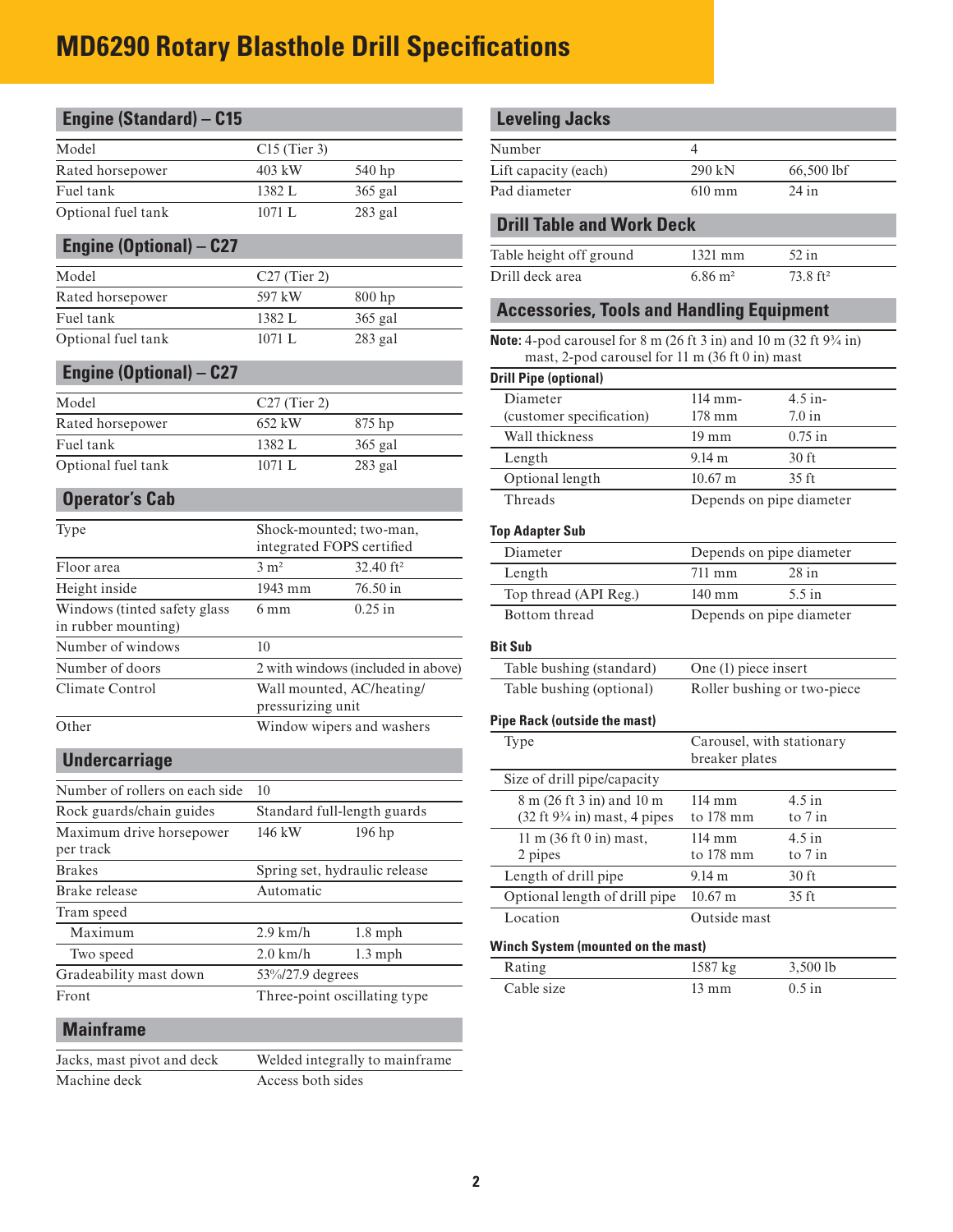### **MD6290 Rotary Blasthole Drill Specifications**

#### **Dimensions**

All dimensions are approximate.



|              | $16.59 \text{ m}$ | 653.28 in | 9  | $10.46 \text{ m}$ | 411.90 in |
|--------------|-------------------|-----------|----|-------------------|-----------|
| $\mathbf{2}$ | 15.88 m           | 625.28 in | 10 | $0.23 \text{ m}$  | $9.25$ in |
| 3            | $14.36 \text{ m}$ | 565.28 in | 11 | $4.59 \text{ m}$  | 180.72 in |
| 4            | 14.28 m           | 562.37 in | 12 | $3.64 \text{ m}$  | 143.34 in |
| 5            | 15.81 m           | 622.37 in | 13 | $2.01 \text{ m}$  | 78.98 in  |
| 6            | $16.52 \text{ m}$ | 650.37 in | 14 | $0.75 \text{ m}$  | $29.5$ in |
| 7            | $4.78 \text{ m}$  | 168.04 in | 15 | $3.91 \text{ m}$  | 154.25 in |
| 8            | $3.93 \text{ m}$  | 154.78 in |    |                   |           |
|              |                   |           |    |                   |           |

| 9  | $10.46 \text{ m}$ | 411.90 in |
|----|-------------------|-----------|
| 10 | $0.23 \text{ m}$  | $9.25$ in |
| 11 | $4.59 \text{ m}$  | 180.72 in |
| 12 | $3.64 \text{ m}$  | 143.34 in |
| 13 | $2.01 \text{ m}$  | 78.98 in  |
| 14 | $0.75 \text{ m}$  | $29.5$ in |
| 15 | $3.91 \text{ m}$  | 154.25 in |